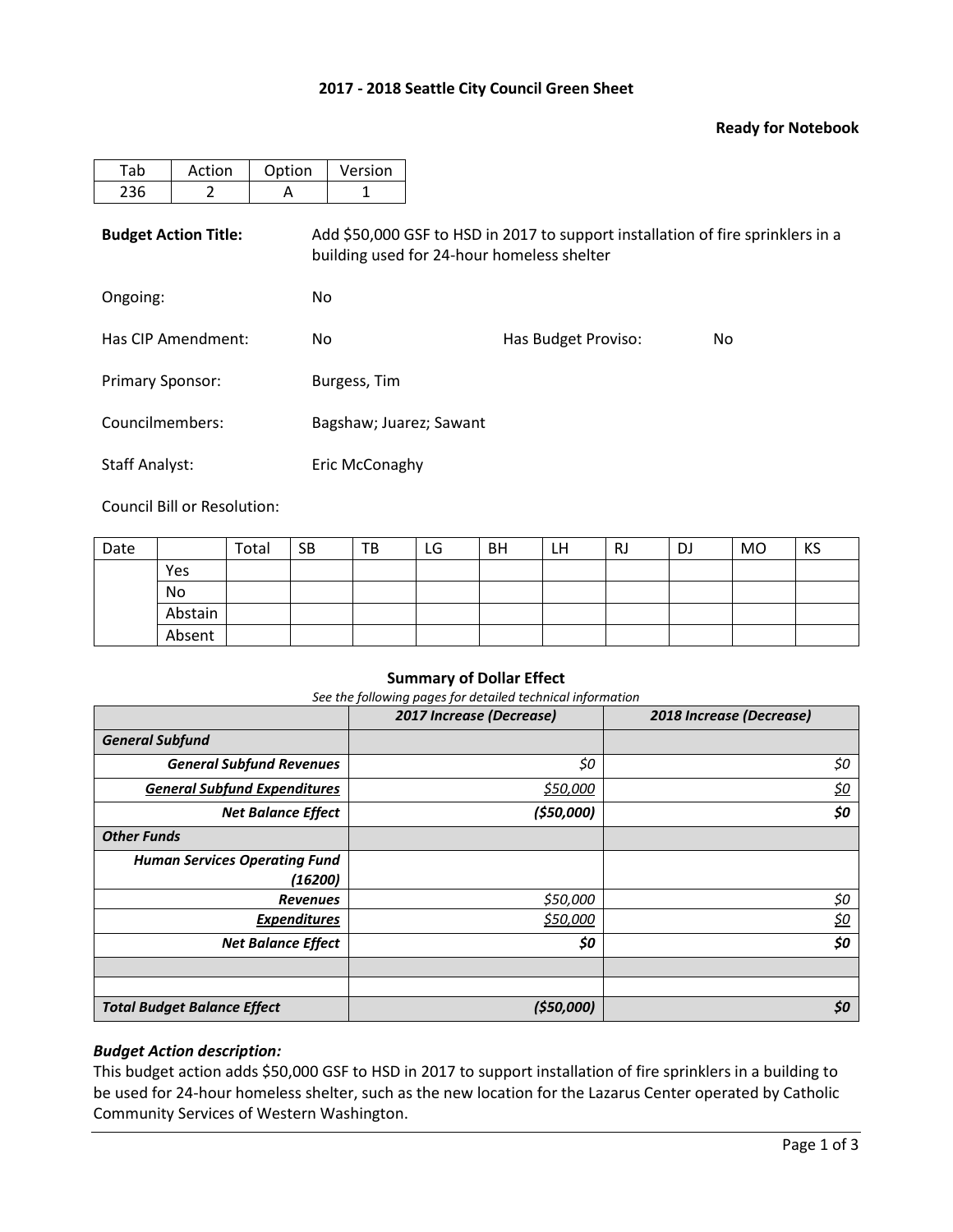| 'nh | Action | Option | Version |
|-----|--------|--------|---------|
|     |        |        |         |